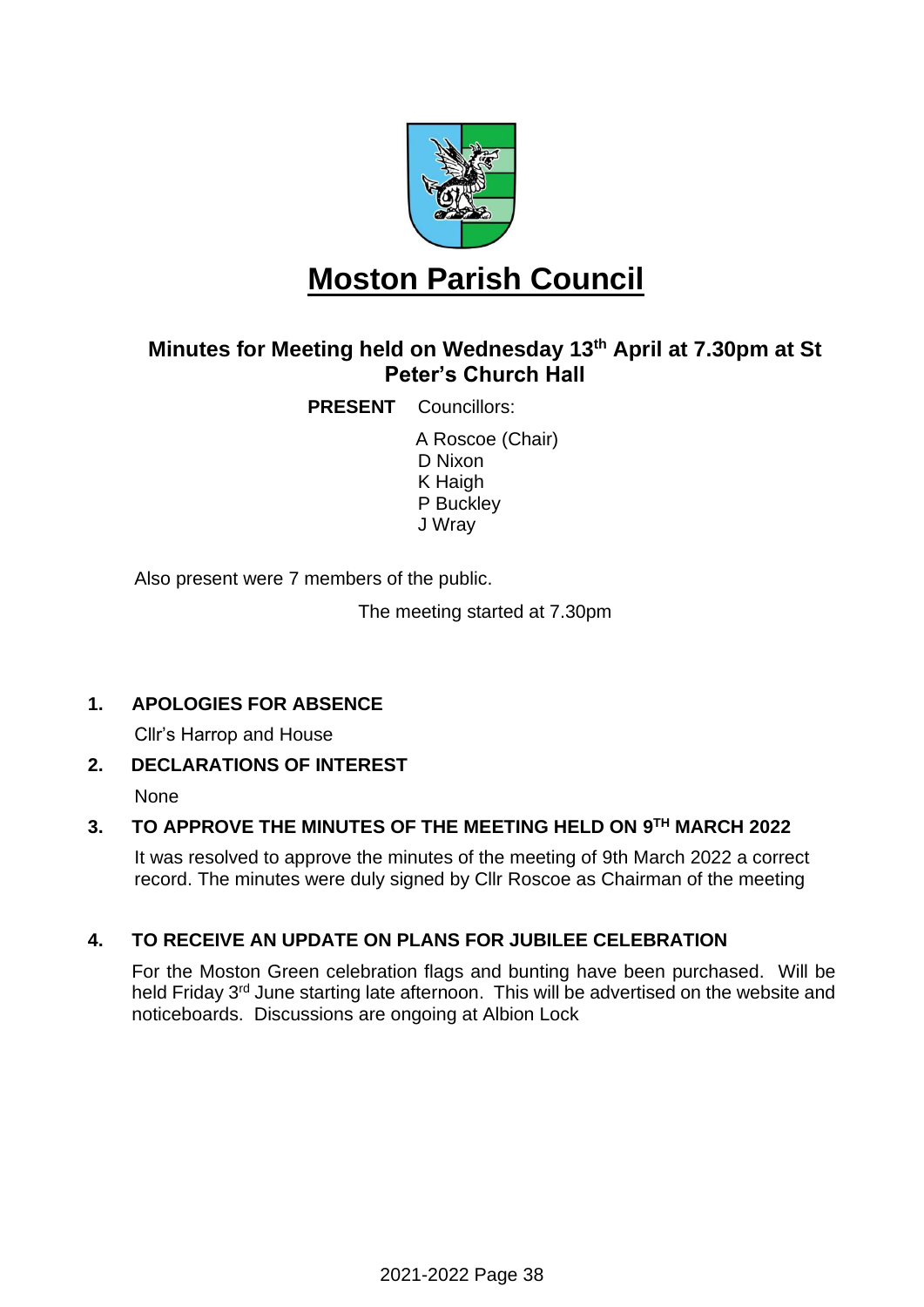#### **5. TO RECEIVE AN UPDATE ON PARISH IMPROVEMENT PROJECTS PLANNED FOR THIS YEAR:**

#### **5.1 Landscaping (including tree and bulb planting) – Cllr House**

### **5.2 Maintenance of Green – Cllr Harrop**

#### **5.3 Parish Improvements – Cllr Nixon**

Two rockeries at the entry to Moston signs will be installed this year: 1 on Forgemill Lane and 1 on Plant lane

Boundary signs retrieved from Thomas Contractors and will be re-fitted on Warmingham Lane in line with parish boundary changes

#### **6. OBSERVATIONS ON NEW PLANNING APPLICATIONS**

**22/0987C Railway Farm, Clay Lane, Moston CW11 3QY** Prior approval for telecommunications mast, antennas and ancillary development **Comments by 6 April 2022 – extention requested to 14 April 2022 Moston Parish Council agreed to object to the submission**

### **7. TO RECEIVE AN UPDATE ON 17/5070C FORMER ALBION CHEMICAL WORKS, BOOTH LANE AND DECIDE ON A RESPONSE**

A reminder of the situation with lighting and footpath was provided **Resolved to send a letter to Cheshire East highlighting the continued concerns with the lack of resolution of this issue**

### **8. TO DISCUSS PLANNING APPEAL**

#### **19/5213C Thimsworra Farm, DRAGONS LANE, MOSTON, CW11 3QB**

Change of use of land to use as a residential caravan site for 7 gypsy families with a total of 16 caravans, including no more than 7 static caravans/mobile homes, together with laying of hardstanding, erection of communal amenity building, erection of 5 utility buildings and erection of stable building

#### **Comments by 25 February 2022**

Hearing has been held, no decision yet

### **9. TO RECEIVE AN UPDATE ON THE CLOSURE OF WARMINGHAM LANE**

An update was provided on the further closures planned in May.

### **10. FINANCES (RFO)**

(Details to be circulated prior to meeting where appropriate.)

# **10.1 To receive the expenditure against budget to the year end (31 March 2022)**

The expenditure against budget was received by the council

#### **10.2 To approve payments and receipts since last meeting**

The payments and receipts were received by the council

**10.3 To receive the bank reconciliation to the year end (31 March 2022)** The bank reconciliation was received by the council

## **10.4 To approve the asset register dated 10 April 2022 Resolved to approve the asset register dated 10 April 2022**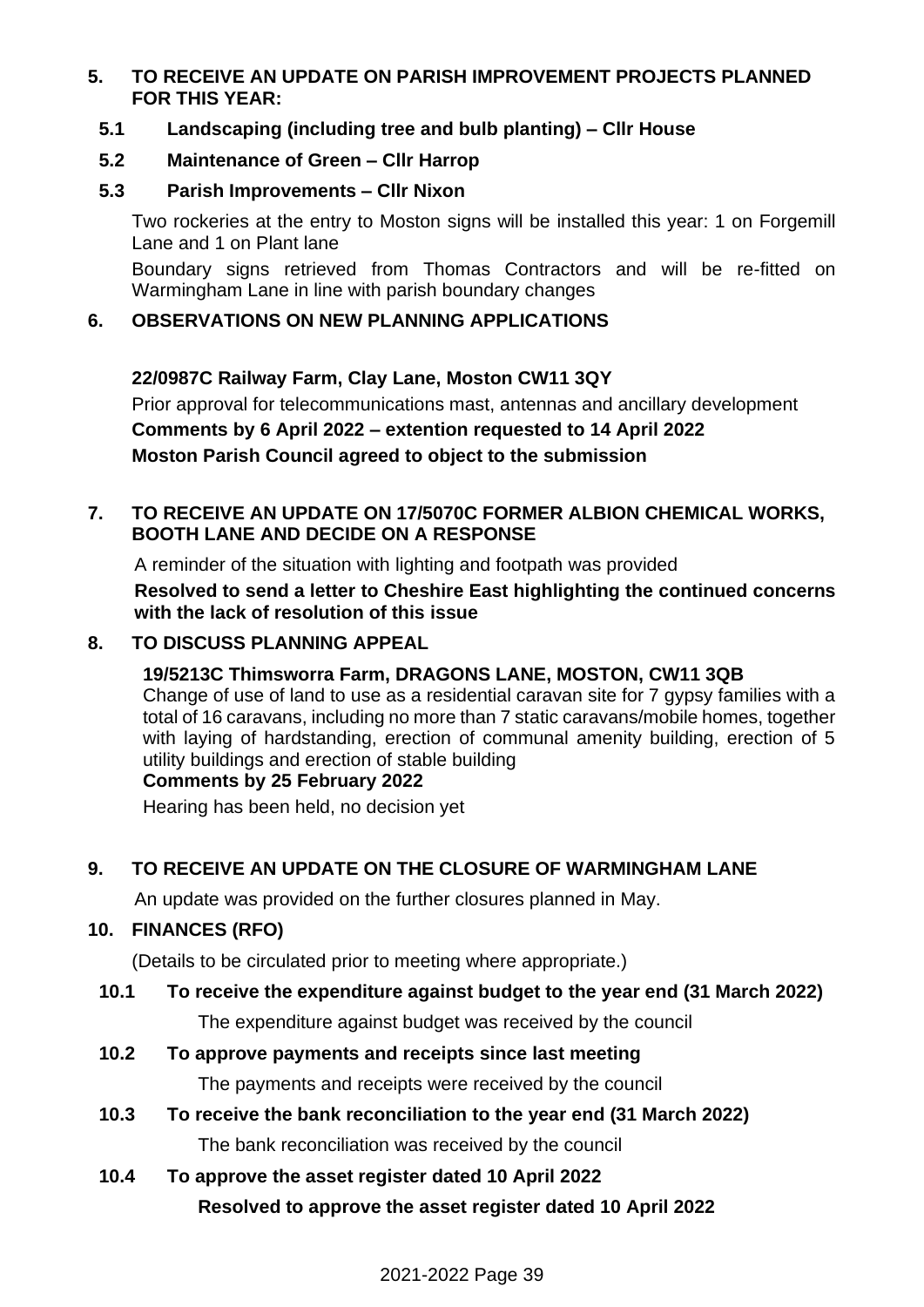#### **11. TO RECEIVE CORRESPONDENCE**

None

#### **12. TO RECEIVE ANY QUESTIONS FROM MEMBERS OF THE PUBLIC**

Discussed promotion of jubilee celebration

#### **13. MEMBERS ITEMS AND REPORTS AND ITEMS FROM CHESHIRE EAST COUNCILLOR IF PRESENT**

Community governance changes are close to resolution

#### **14. DATE/TIME AND PLACE OF NEXT MEETING**

The next Moston Parish Council meeting will take place on Wednesday, 11<sup>th</sup> May 2022 and will be held at St Peter's Church Hall.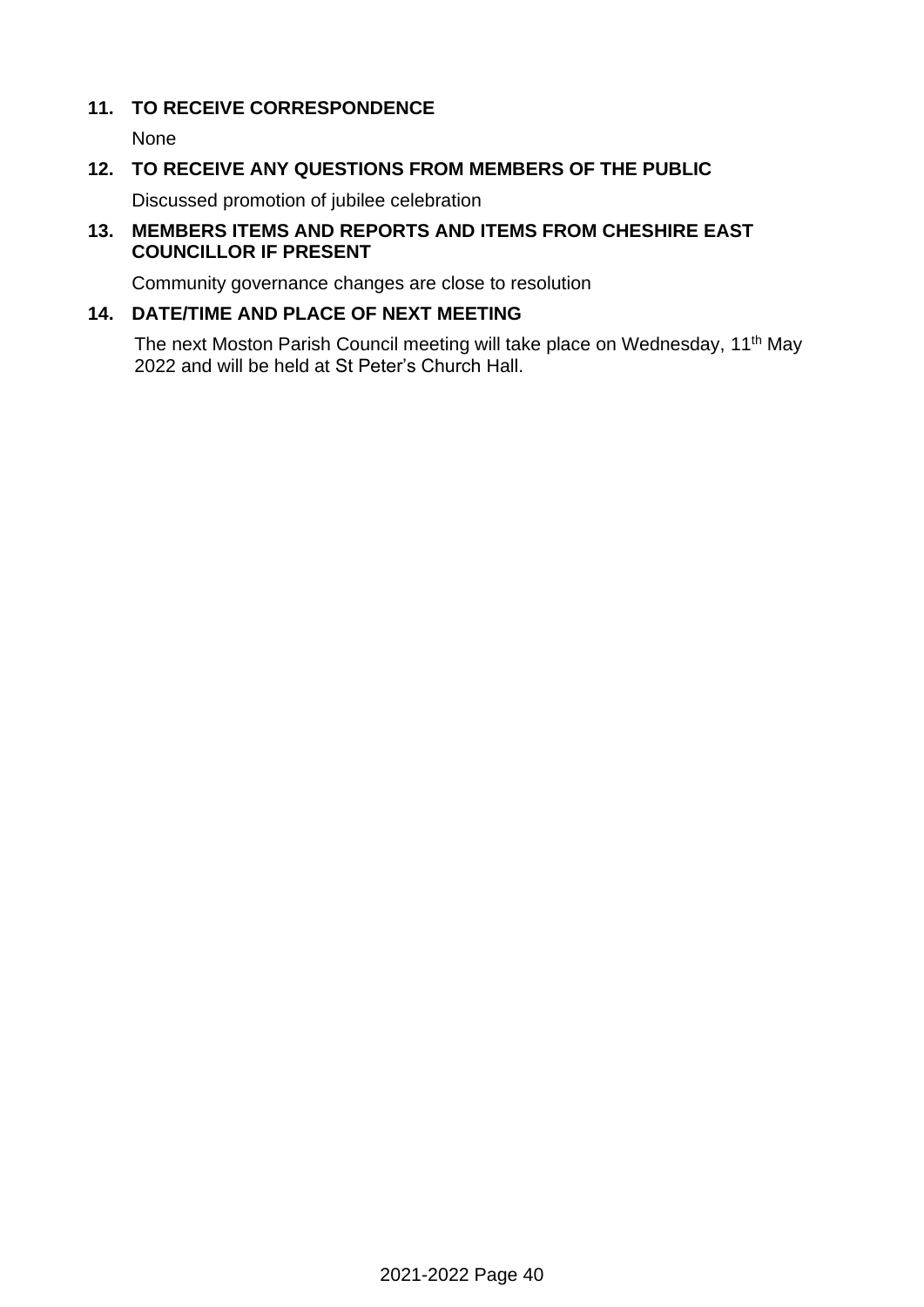#### **Briefing Material**

#### Item 10.1 To receive the expenditure against budget to date

#### MOSTON PARISH COUNCIL

BUDGET AND EXPENDITURE 2021/2022 to 31 March 2022

| <b>EXPENDITURE</b>                            | <b>Budget</b><br>2021-2022 | <b>Expenditure</b><br>to date (net) | <b>Difference</b><br>v budget | $%$ of<br>budget<br>spend |
|-----------------------------------------------|----------------------------|-------------------------------------|-------------------------------|---------------------------|
|                                               |                            |                                     |                               |                           |
| Clerk's Salary                                | £3,000                     | £2,825                              | £175.32                       | 94%                       |
| General admin:                                | £200                       | £129                                | £71.18                        | 64%                       |
| Website/ICT costs                             | £600                       | £390                                | £210.31                       | 65%                       |
| Insurance (Paid annually)                     | £250                       | £204                                | £46.28                        | 81%                       |
| Payroll Costs *                               | £150                       | £99                                 | £51.00                        | 66%                       |
| Audit Fees- Internal (paid annually)          | £150                       | £147                                | £3.00                         | 98%                       |
| Subscriptions                                 | £350                       | £277                                | £72.80                        | 79%                       |
| <b>Meeting Room Hire</b>                      | £150                       | £125                                | £25.00                        | 83%                       |
| Training                                      | £300                       | £155                                | £145.00                       | 52%                       |
|                                               |                            |                                     |                               |                           |
| Planning support (includes reserves)          | £11,052                    | £904                                | £10,148.50                    | 8%                        |
|                                               |                            |                                     |                               |                           |
| Landscaping such as tree and bulb<br>planting | £1,000                     | £459                                | £541.24                       | 46%                       |
| Maintenance of Moston Green                   | £200                       | £0                                  | £200.00                       | $0\%$                     |
| Parish Improvements                           | £3,000                     | £195                                | £2,805.20                     | 6%                        |
|                                               |                            |                                     |                               |                           |
| <b>TOTAL</b>                                  | £20,402                    | £5,907                              | £14,495                       |                           |

\* last quarter invoice not received

#### Item 10.2: To approve payments and receipts

#### Payments:

| Cheque<br>date or<br>payment<br>date | Type of<br><b>Transaction</b> | <b>Cheque</b><br><b>Number</b> | Recipient                   | <b>Details</b>                      | <b>Total Amount</b> |
|--------------------------------------|-------------------------------|--------------------------------|-----------------------------|-------------------------------------|---------------------|
| 01/11/2021                           | DD                            | DD                             | Screwfix direct LT<br>(B&Q) | Shovel and soil spikes for<br>signs | £64.28              |
| 12/01/2022                           | Cheque                        | 706                            | DN                          | anti litter signs and<br>batteries  | £53.62              |
| 12/01/2022                           | Cheque                        | 706                            | DN                          | fake cameras                        | £14.99              |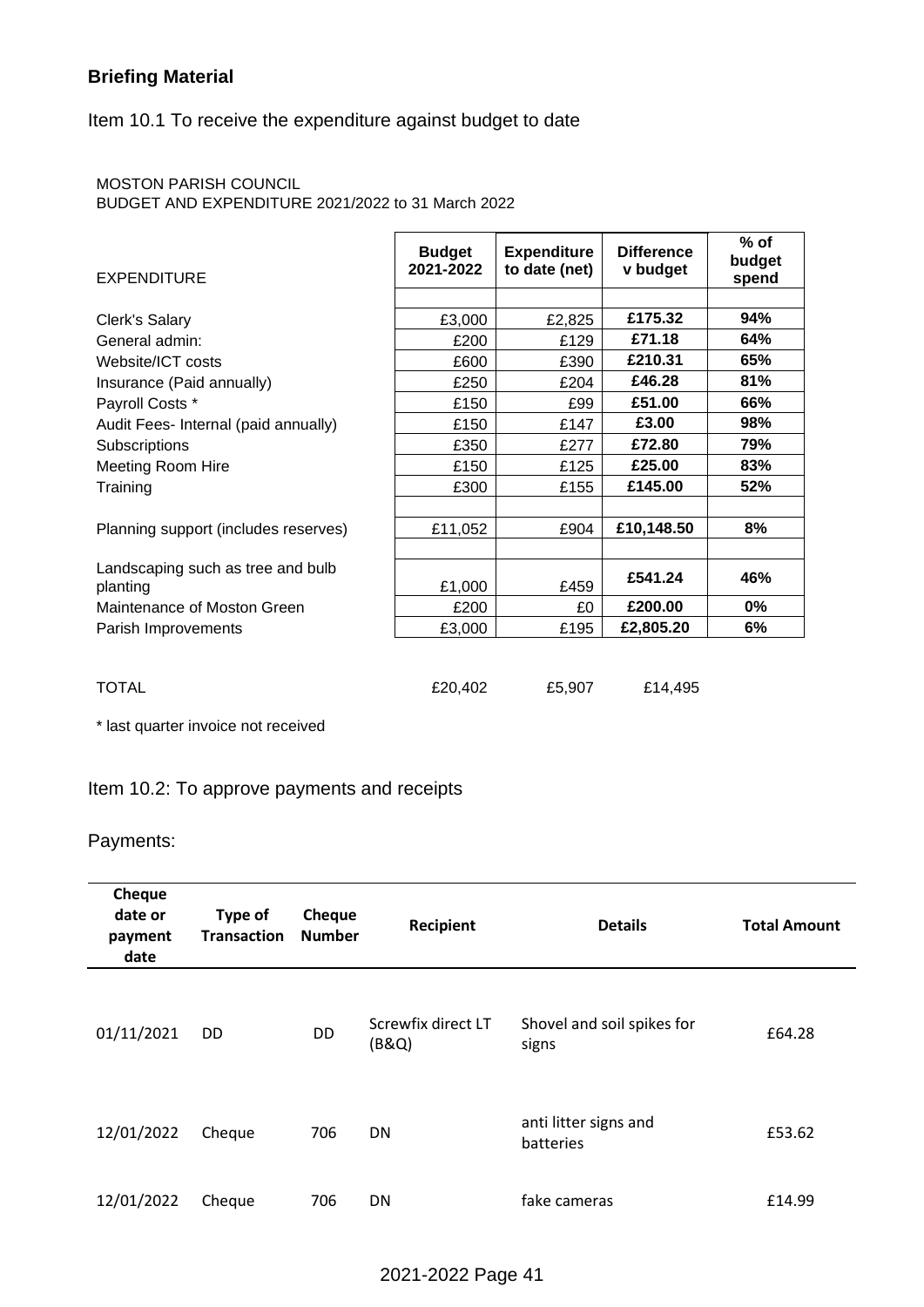| 12/01/2022 | Cheque      | 707       | Civitas Planning Ltd                 | INV2329 - Dragons Lane<br>Enforcement appeal<br>objection                  | £152.00 |
|------------|-------------|-----------|--------------------------------------|----------------------------------------------------------------------------|---------|
| 01/01/2022 | <b>SO</b>   | <b>SO</b> | K Pemberton                          | Salary                                                                     | £235.39 |
| 25/01/2022 | DD          | DD        | Screwfix direct LT<br>(B&Q)          | Paint, brushes, postcrete                                                  | £32.58  |
| 09/02/2022 | Cheque      | 708       | Chalc                                | Andrea Pellegram; 3)<br><b>Important Planning</b><br>Concepts - Dave Nixon | £30.00  |
| 09/02/2022 | Cheque      | 709       | SPS                                  | payrole Shires 7483 Oct-<br>Dec 2021                                       | £39.60  |
| 01/03/2022 | SO          | SO        | K Pemberton                          | Salary                                                                     | £235.39 |
| 09/03/2022 | Cheque      | 710       | Civitas                              | INV2349: dragons lane<br>objection letter and advice                       | £399.00 |
| 09/03/2022 | Cheque      | 711       | DN                                   | printer ink                                                                | £31.99  |
| 09/03/2022 | Cheque      | 711       | DN                                   | printer ink                                                                | £35.81  |
| 09/03/2022 | Cheque      | 711       | DN                                   | postage and post bag                                                       | £29.35  |
| 09/03/2022 | Cheque      | 711       | DN                                   | registry searchs                                                           | £18.00  |
| 28/03/2022 | <b>BACS</b> |           | K Pemberton                          | microsoft 365                                                              | £59.99  |
| 28/03/2022 | <b>BACS</b> |           | K Pemberton                          | anti virus                                                                 | £35.64  |
| 28/03/2022 | <b>BACS</b> |           | Warmingham &<br>district Parish Hall | Hire of Warmingham Hall in<br>2021                                         | £75.00  |
| 28/03/2022 | <b>BACS</b> |           | <b>St Peters Hall</b>                | Hire of St Peters Hall                                                     | £50.00  |
| 28/03/2022 | <b>BACS</b> |           | Netwise                              | Website hosting                                                            | £360.00 |
| 28/03/2022 | <b>BACS</b> |           | cartridge save                       | printer ink cartridges                                                     | £38.00  |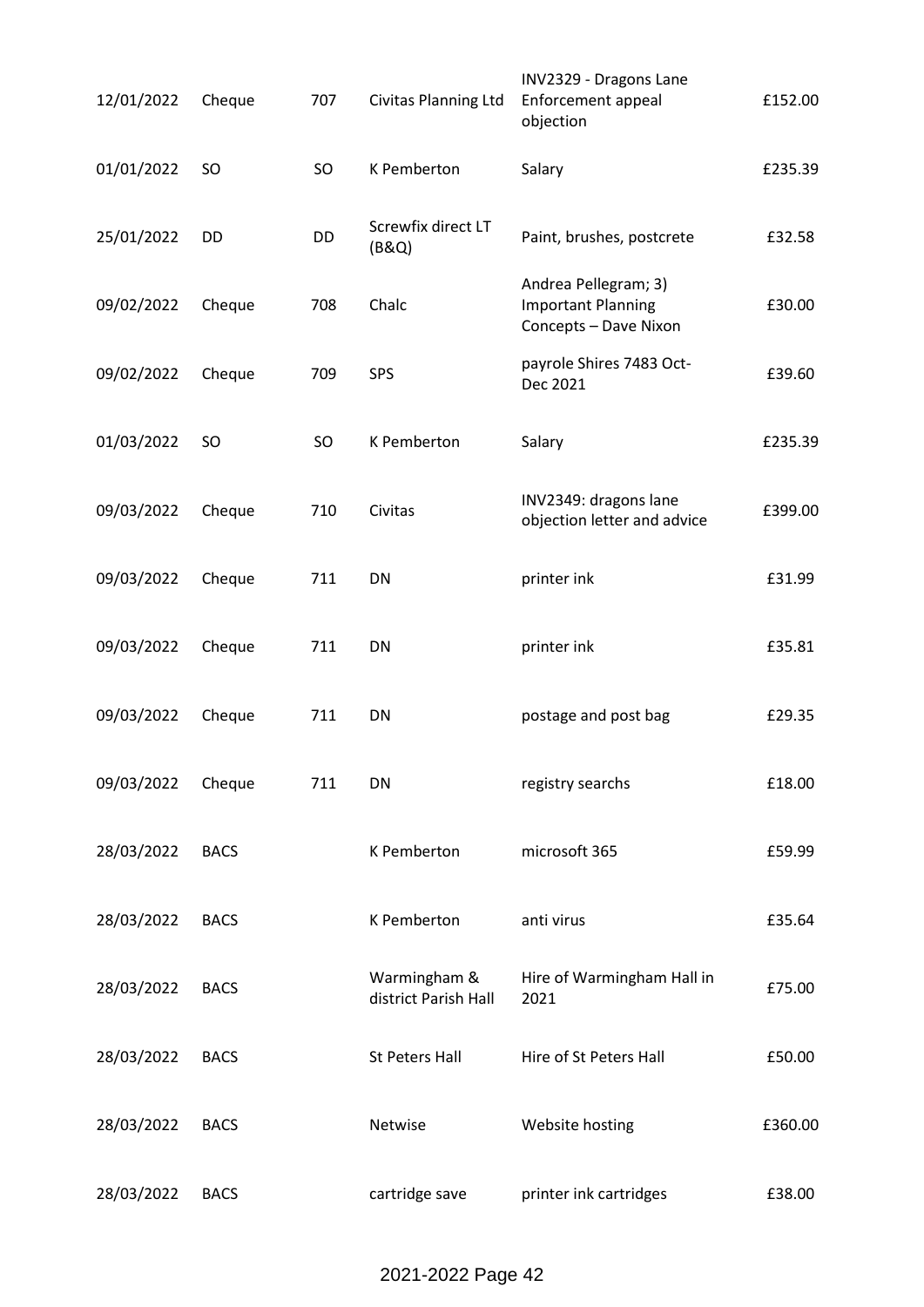|            |             |                | Dave Nixon | Jubilee expenses and<br>registry searches |       | £61.16 |
|------------|-------------|----------------|------------|-------------------------------------------|-------|--------|
| Receipts:  |             |                |            |                                           |       |        |
| 31/12/2021 | <b>BACS</b> | <b>NatWest</b> | Interest   |                                           | £0.04 |        |
| 31/01/2022 | <b>BACS</b> | <b>NatWest</b> | Interest   |                                           | £0.04 |        |
| 28/02/2022 | <b>BACS</b> | <b>NatWest</b> | Interest   |                                           | £0.04 |        |
| 31/03/2022 | <b>BACS</b> | <b>NatWest</b> | Interest   |                                           | £0.04 |        |

Item 10.3: To receive the bank reconciliation – to the year end 31 March 2022

### **Bank Reconciliation 31 March 2022 MOSTON PARISH COUNCIL Financial year ending 31 March 2022**

Prepared by: Kristine Pemberton, Parish Clerk & RFO

| Reserve Account                                                                                                                                     | £5,019.99 | £18,298.37              |
|-----------------------------------------------------------------------------------------------------------------------------------------------------|-----------|-------------------------|
| Less: any unpresented cheques                                                                                                                       |           |                         |
| 710 civitas                                                                                                                                         | £399.00   |                         |
|                                                                                                                                                     |           | £399.00                 |
| Add: any unbanked cash                                                                                                                              | None      |                         |
|                                                                                                                                                     |           |                         |
| Net bank balances as at 31 March 2022<br>The net balances reconcile to the Cash Book<br>(receipts and payments account) for the year, as<br>follows |           | £17,899.37              |
| <b>CASH BOOK</b>                                                                                                                                    |           |                         |
| <b>Opening Balance</b>                                                                                                                              |           | £13,075.24              |
| Add: Receipts in the year<br>Less: Payments in the year                                                                                             |           | £11,119.07<br>£6,294.94 |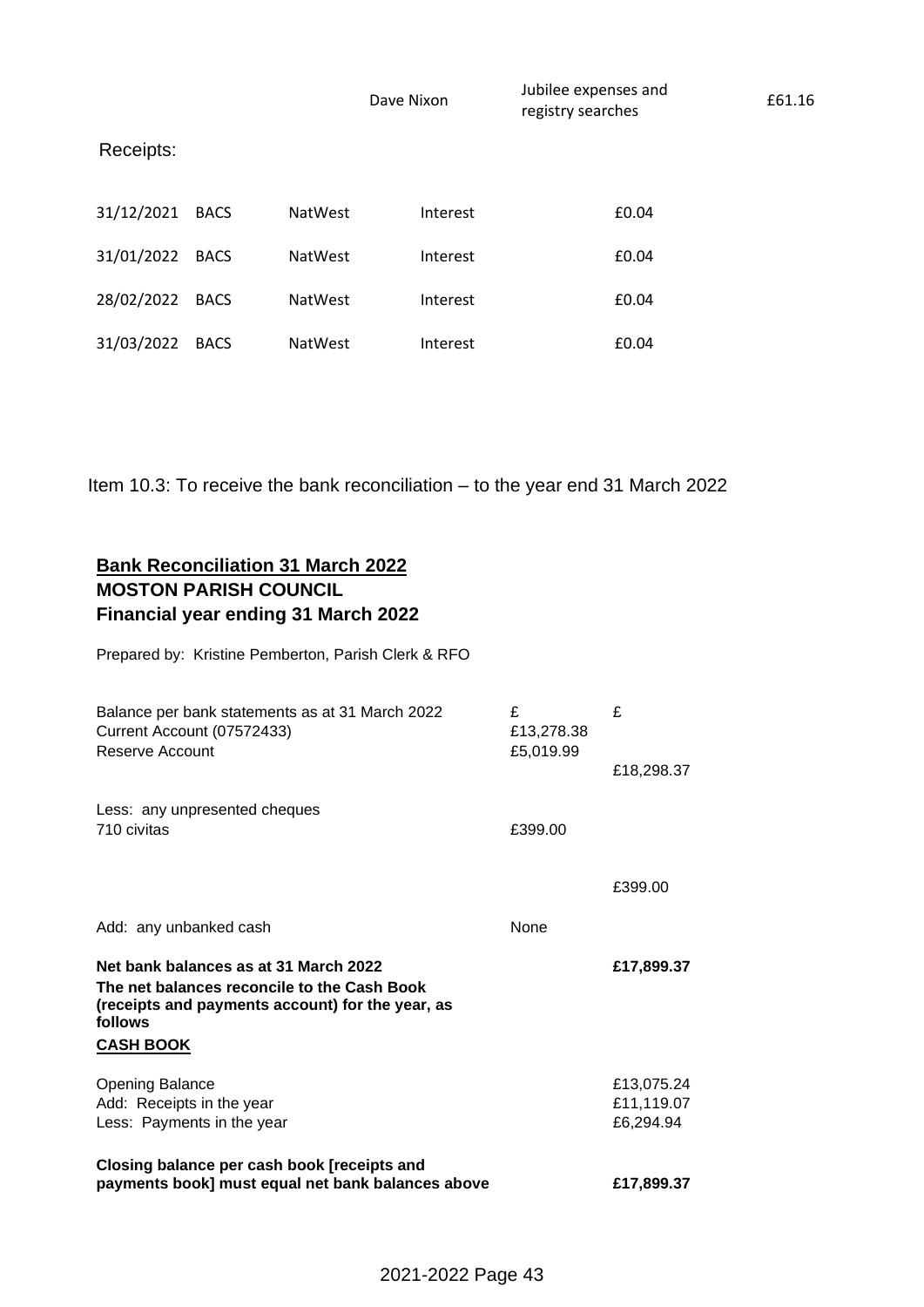# & NatWest Statement

#### **BUSINESS CURRENT ACCOUNT**

Account number: 07572433 Sort code: 01-07-80 **BIC: NWBKGB2L** IBAN: GB46 NWBK 0107 8007 5724 33

MOSTON PARISH COUNCIL.

| <b>Branch Details</b>              | l Your current details                                     | Period                  | 5 Mar 2022 to 5 Apr 2022 |
|------------------------------------|------------------------------------------------------------|-------------------------|--------------------------|
| <b>SANDBACH</b><br><b>HIGHTOWN</b> | <b>KRISTINE PEMBERTON</b><br><b>MOSS HOUSE, PLANT LANE</b> | <b>Previous Balance</b> | £14,012.16               |
| <b>SANDBACH</b><br><b>CHESHIRE</b> | <b>MOSTON, SANDBACH</b><br><b>CHESHIRE</b>                 | Paid out                | £969.17                  |
|                                    | <b>CW11 3PG</b>                                            | Paid in                 | £0.00                    |
| <b>CW11 1JY</b>                    |                                                            | <b>New Balance</b>      | £13,042.99               |

| <b>Date</b>            | <b>Type</b>               | <b>Description</b>                                                                                            | Paid in | Paid out | <b>Balance</b> |
|------------------------|---------------------------|---------------------------------------------------------------------------------------------------------------|---------|----------|----------------|
| <b>BROUGHT FORWARD</b> |                           |                                                                                                               |         |          | 14,012.16      |
| 18 Mar 2022            | <b>CHEQUE</b>             | 000711                                                                                                        |         | 115.15   | 13,897.01      |
| 28 Mar 2022            | <b>ONLINE TRANSACTION</b> | <b>CARTRIDGE SAVE, MOSTON</b><br>01/853419, VIA ONLINE - PYMT                                                 |         | 23.14    | 13,873.87      |
|                        | <b>ONLINE TRANSACTION</b> | <b>WARMINGHAM HALL, MOSTON</b><br>PARISH COU, VIA ONLINE - PYMT                                               |         | 75.00    | 13,798.87      |
|                        | <b>ONLINE TRANSACTION</b> | ELWORTH PCC, MOSTON PARISH<br>COUN, VIA ONLINE - PYMT, FP<br>28/03/22 10 .58120624098616000N                  |         | 50.00    | 13,748.87      |
|                        | <b>ONLINE TRANSACTION</b> | <b>KRISTINE PEMBERTON, KRISTINE</b><br>PEMBERTON, VIA ONLINE - PYMT,<br>FP 28/03/22 10.<br>14120157588805000N |         | 95.63    | 13,653.24      |
|                        | <b>ONLINE TRANSACTION</b> | NETWISE UK , MOSTON COUNCIL.<br>VIA ONLINE - PYMT, FP 28/03/22 10<br>.12121013895012000N                      |         | 360.00   | 13,293.24      |
| 29 Mar 2022            | <b>ONLINE TRANSACTION</b> | <b>CARTRIDGE SAVE, MOSTON</b><br>01/853419, VIA ONLINE - PYMT                                                 |         | 14.86    | 13,278.38      |
| 1 Apr 2022             | <b>STANDING ORDER</b>     | KRISTINE PEMBERTON, SALARY,<br>FP 01/04/22 30.<br>20023100466028000N                                          |         | 235.39   | 13,042.99      |

# & NatWest Statement

 $\ddotsc$ 

#### **BUSINESS RESERVE ACCOUNT**

ACCOUNT NUMBER, 20473123 Sort code: 01-07-80 **BIC: NWBKGB2L** IBAN: GB10 NWBK 0107 8096 4731 93

**MOSTON PARISH COUNCIL** 

| <b>Branch Details</b>                          | l Your current details                                    | Period                  | 4 Dec 2021 to 4 Mar 2022 |
|------------------------------------------------|-----------------------------------------------------------|-------------------------|--------------------------|
| <b>SANDBACH</b>                                | <b>KRISTINE PEMBERTON</b><br><b>MOSS HOUSE.PLANT LANE</b> | <b>Previous Balance</b> | £5,019.83                |
| HIGHTOWN<br><b>SANDBACH</b><br><b>CHESHIRE</b> | <b>MOSTON</b><br><b>SANDBACH</b>                          | Paid out                | £0.00                    |
|                                                | <b>CHESHIRE</b><br><b>CW11 3PG</b>                        | Paid in                 | £0.12                    |
| <b>CW11 1JY</b>                                |                                                           | New Balance             | £5 019 95                |

| Date                   | <b>Type</b>     | Description        | Paid in | Paid out I | <b>Balance</b> |
|------------------------|-----------------|--------------------|---------|------------|----------------|
| <b>BROUGHT FORWARD</b> |                 |                    |         |            | 5.019.83       |
| 31 Dec 2021            | <b>INTEREST</b> | 31DEC GRS 96473193 | 0.04    |            | 5,019.87       |
| 31 Jan 2022            | <b>INTEREST</b> | 31JAN GRS 96473193 | 0.04    |            | 5.019.91       |
| 28 Feb 2022            | <b>INTEREST</b> | 28FEB GRS 96473193 | 0.04    |            | 5.019.95       |

## 2021-2022 Page 44